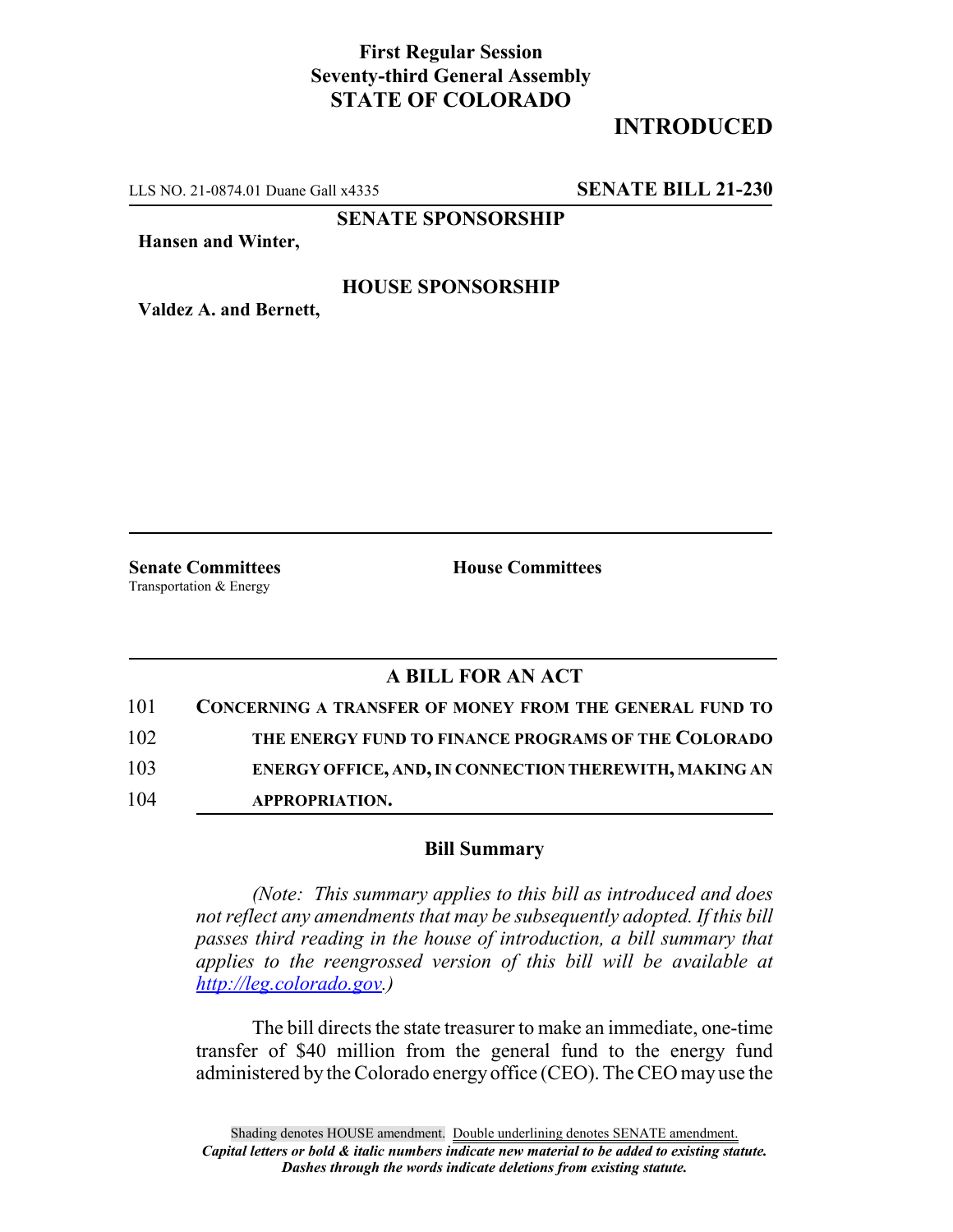money for its ongoing programs plus the following enumerated purposes:

- Making grants to the Colorado Clean Energy Fund and the Colorado new energy improvement district totaling up to \$30 million and \$3 million, respectively;
- Increasing the amounts available through residential energy upgrade loans by up to \$2 million; and
- ! Providing up to \$5 million in additional funding to the charge ahead Colorado program administered by the CEO.

The bill requires the CEO to periodically report on its expenditures to the office of state planning and budgeting and the general assembly.

The bill appropriates \$40 million from the energy fund to the CEO to be used for the specified purposes.

 *Be it enacted by the General Assembly of the State of Colorado:* **SECTION 1.** In Colorado Revised Statutes, 24-38.5-102.4, **add**  $3 \qquad (3)$  as follows: **24-38.5-102.4. Energy fund - creation - use of fund - definitions - repeal.** (3) (a) WITHIN THREE DAYS AFTER THE EFFECTIVE DATE OF THIS SUBSECTION (3)(a), THE STATE TREASURER SHALL TRANSFER FORTY MILLION DOLLARS FROM THE GENERAL FUND TO THE ENERGY FUND 8 CREATED IN SUBSECTION  $(1)(a)$  OF THIS SECTION. THE COLORADO ENERGY OFFICE SHALL USE THE MONEY TRANSFERRED UNDER THIS SUBSECTION  $(3)(a)$  IN A MANNER CONSISTENT WITH SUBSECTIONS  $(2)(b)$  AND  $(2)(c)$  OF THIS SECTION AND FOR THE PURPOSES OF: (I) MAKING GRANTS TO THE COLORADO CLEAN ENERGY FUND, A COLORADO NONPROFIT CORPORATION, NOT TO EXCEED A TOTAL OF THIRTY MILLION DOLLARS; (II) MAKING GRANTS TO THE COLORADO NEW ENERGY 16 IMPROVEMENT DISTRICT CREATED IN SECTION 32-20-104, NOT TO EXCEED 17 A TOTAL OF THREE MILLION DOLLARS; 18 (III) INCREASING THE AMOUNT EXPENDED ON THE RESIDENTIAL ENERGY UPGRADE LOAN PROGRAM ADMINISTERED BY THE COLORADO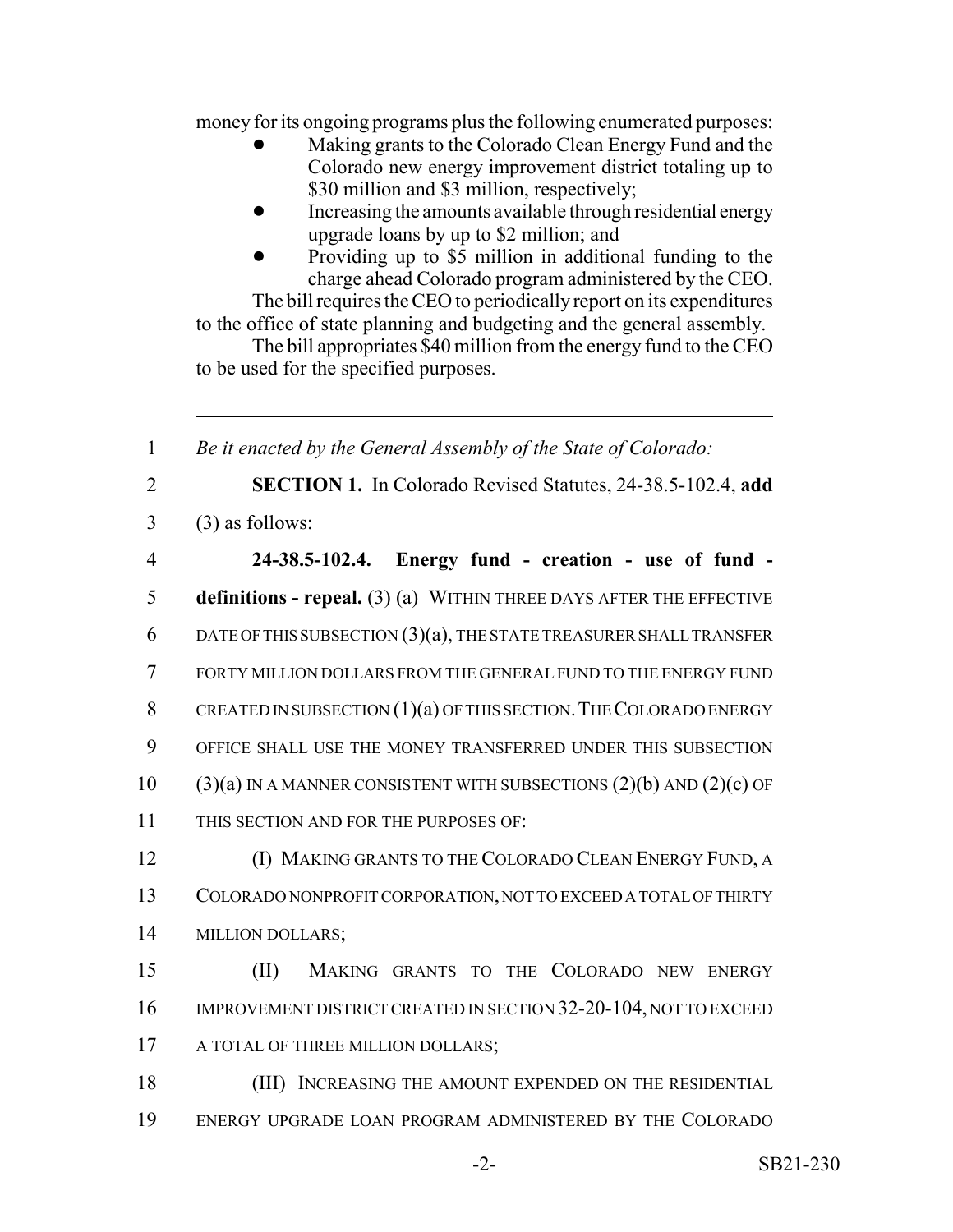ENERGY OFFICE AND THE COLORADO CLEAN ENERGY FUND BY UP TO TWO

MILLION DOLLARS; AND

 (IV) INCREASING THE AMOUNT EXPENDED ON THE CHARGE AHEAD COLORADO PROGRAM ADMINISTERED BY THE COLORADO ENERGY OFFICE BY UP TO FIVE MILLION DOLLARS.

 (b) (I) ON JANUARY 15, 2022, AND SEMIANNUALLY FOR TWO YEARS AFTER THE DATE OF THE FIRST GRANT AWARDED UNDER THIS SUBSECTION (3), THE COLORADO ENERGY OFFICE SHALL REPORT THE AMOUNTS OF ALL GRANTS AWARDED UNDER THIS SUBSECTION (3) AND THE PURPOSES TO WHICH THE GRANT MONEY IS DEDICATED, AS FOLLOWS:

 (A) TO THE OFFICE OF STATE PLANNING AND BUDGETING, THE HOUSE OF REPRESENTATIVES ENERGY AND ENVIRONMENT COMMITTEE, AND THE SENATE TRANSPORTATION AND ENERGY COMMITTEE OR THE 14 SUCCESSORS TO THOSE ENTITIES; AND

 (B) TO THE GENERAL ASSEMBLY IN ACCORDANCE WITH SECTION  $16 \quad 24 - 1 - 136 \, (9)$ .

 (II) IN ADDITION TO MAKING THE REPORTS SPECIFIED IN 18 SUBSECTION (3)(b)(I) OF THIS SECTION, THE COLORADO ENERGY OFFICE SHALL INCORPORATE THE INFORMATION CONTAINED IN THOSE REPORTS 20 INTO ITS ANNUAL PRESENTATIONS UNDER SECTION 2-7-203.

21 (c) THIS SUBSECTION (3) IS REPEALED, EFFECTIVE JULY 1, 2025. **SECTION 2. Appropriation.** For the 2020-21 state fiscal year, 23 \$40,000,000 is appropriated to the office of the governor for use by the Colorado energy office. This appropriation is from the energy fund 25 created in section 24-38.5-102.4 (1)(a), C.R.S. To implement this act, the Colorado energy office may use this appropriation as specified in section 24-38.5-102.4 (3)(a), C.R.S. Any money appropriated in this section not